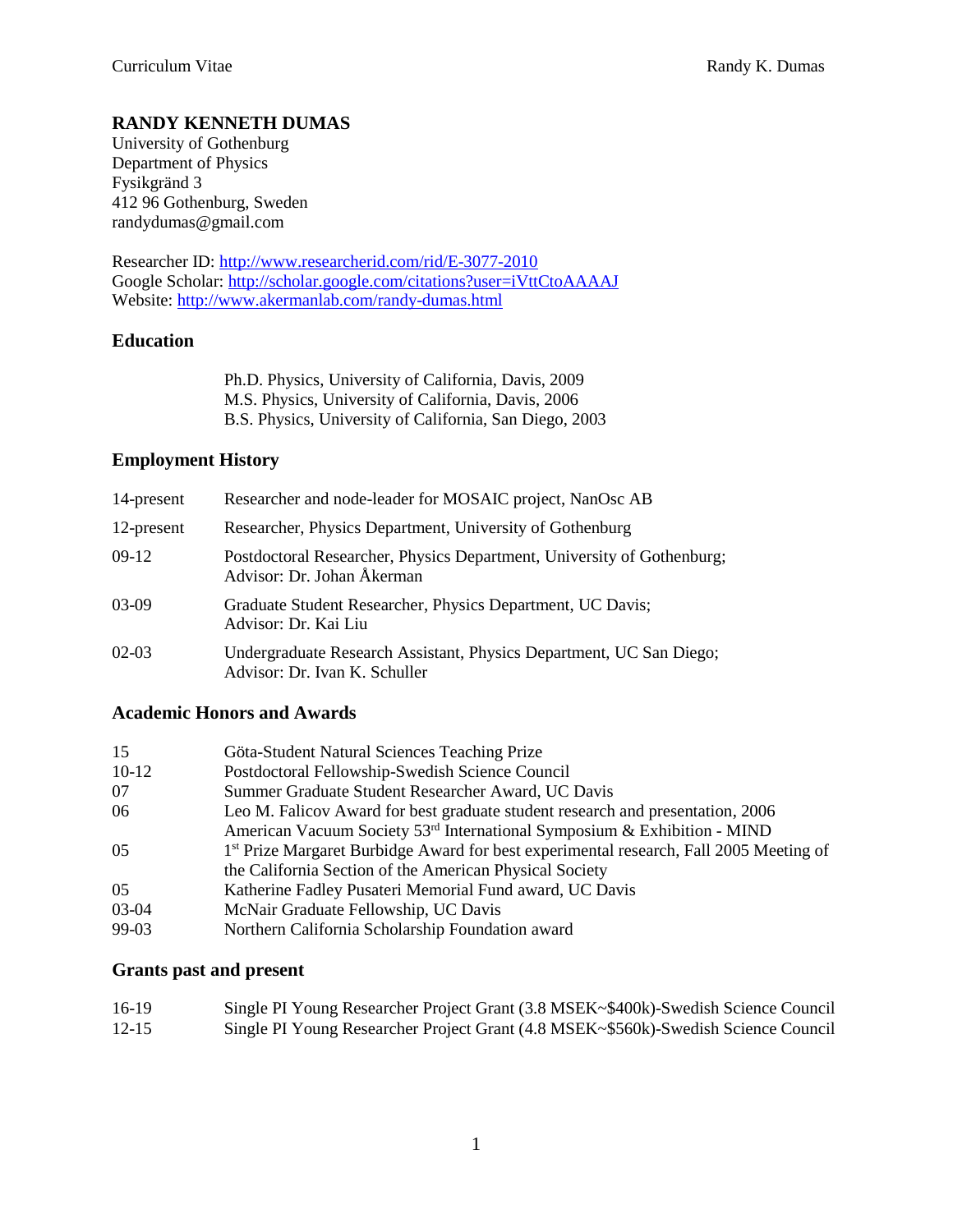### **Research Interests**

Fabrication and experimental characterization of the structural, magnetic, and transport properties of a variety of nanoscale magnetic materials. More specifically, magnetization reversal and hysteresis, magnetoresistance, interlayer coupling, exchange bias, spin-transfer torque, and magnonics. Expertise in sputter deposition, e-beam evaporation, electrodeposition, photo- and e-beam lithography, x-ray reflectivity and diffraction, SQUID magnetometry, alternating gradient and vibrating sample magnetometry, magneto-optical Kerr effect, magnetic force microscopy, high frequency transport measurements, and Brillouin light scattering.

### **Teaching Experience**

Lecturer (University of Gothenburg):

*Fundamentals of Magnetic Materials and Applications*, graduate level *Electromagnetic Theory,* upper division undergraduate level *-***Recipient of the Göta-Student Natural Sciences Teaching Prize**

Substitute lecturer (UC Davis): Physics 1B, *Principles of Physics*, lower division undergraduate. Physics 9B, *Classical Physics*, lower division undergraduate.

Teaching assistant (UC Davis):

Physics 122, *Advanced Physics Laboratory*, upper division undergraduate. Physics 250, *Fabrication and Properties of Magnetic Nanostructures*, graduate.

### **Mentoring Experience**

UC Davis

2004 Blair Wilcox, NSF-REU student

- 2004 Kaung Hlaing, MURPPS student
- 2005 Dexter Nigos, NSF-REU student
- 2006 Jared Wong, Senior Thesis, *I<sup>st</sup> Prize Steven Chu Award* for Best Undergraduate Research at the 2006 APS-CA meeting
- 2006 Melina Blees, NSF-REU student
- 2007 Peter Greene, NSF-REU student, *2 nd Prize Steven Chu Award* for Best Undergraduate Research at the 2007 APS-CA meeting
- 2009 Nasim Eibagi, Senior Thesis

University of Gothenburg

2013 Yeyu Fang, PhD (co-advisor)

2013- Afshin Houshang (PhD co-advisor), *Winner of the best student presentation at 2016 Joint MMM-INTERMAG meeting*

### **Professional Activity**

Member of the American Physical Society and IEEE Magnetic Society Reviewer for Nature series, PRL, PRB, APL, JAP, IEEE Trans. Magn. Session chair for APS March Meeting, MMM and INTERMAG meetings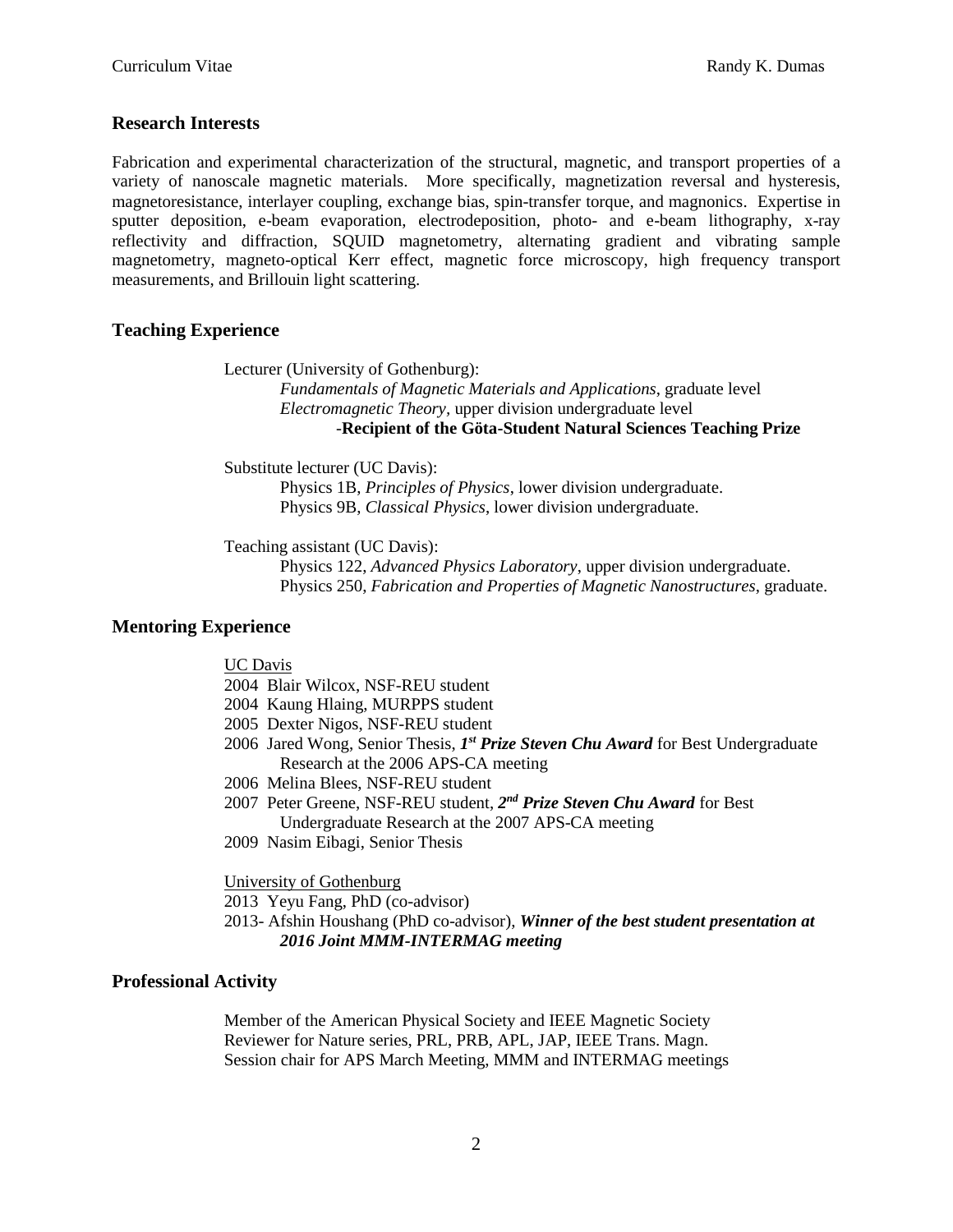## **Invited Talks**

- 1. "Spin wave beam driven synchronization of NC-STOs", The 9<sup>th</sup> International Symposium on Metallic Multilayers, 2016, Uppsala, Sweden, June 20-24, 2016.
- 2. "Recent advances in synchronizing nanoscale magnetic oscillators", International Conference on Microwave Magnetics 2016, University of Alabama, Tuscaloosa, Alabama, June 5-8, 2016.
- 3. "Recent advances in synchronizing nanoscale magnetic oscillators", XMLS16 Workshop, Vail, Colorado, March 22, 2016.
- 4. "Recent advances in synchronizing nano-contact spin torque oscillators", (keynote speaker) International Workshop on Flow Dynamics and Spintronics, Royal Institute of Technology (KTH), Stockholm, Sweden, November 13, 2015.
- 5. "Spin wave beam mediated synchronization of nano-contact spin torque oscillators", Magnonics 2015, Seeon Abbey, Germany, August 4, 2015.
- 6. "Recent advances and prospects for nano-contact and spin Hall nano-oscillators", UC Davis Condensed Matter Physics Seminar, Davis, California, January 7, 2015.
- 7. "Recent advances and prospects for nano-contact and spin Hall nano-oscillators", Beyond CMOS Workshop, IMEC, Leuven, Belgium, October 17, 2014.
- 8. "Spin wave mode coexistence on the nanoscale: A consequence of the Oersted field induced asymmetric energy landscape", APS March Meeting 2014, Denver, Colorado, March 3, 2014.
- 9. "Mode coexistence in nanocontact spin torque oscillators", Magnonics 2013, Varberg, Sweden, August 7, 2013.
- 10. "Mode coexistence and self-modulation in nanocontact spin torque oscillators", XMLS13 Workshop, Vail, Colorado, March 26, 2013.
- 11. "Consequences of the asymmetric Oersted field in nanocontact spin torque oscillators", UC Davis Condensed Matter Physics Seminar, Davis, California, January 10, 2013.
- 12. "Spin wave mode coexistence on the nano-scale: Consequences of an Oersted field induced energy landscape in nano-contact spin torque oscillators", Recent Advances in Spintronics Workshop, Stockholm, Sweden, December 6, 2012
- 13. "Graded anisotropy FePtCu films", Physics at the Nanoscale, Madrid, Spain, October 21, 2011.
- 14. "Graded anisotropy FePtCu thin films: A solution to the magnetic recording trilemma?", Magnetics Seminar, University of Minnesota, Minnesota, May 6, 2011.
- 15. "Spin wave dynamics in spin torque oscillators: Manipulation, synchronization, and prospects for magnonics", APS Short Pulse X-Ray Workshop, Argonne, Illinois, May 4, 2011.
- 16. "Graded anisotropy FePtCu thin films: A solution to the magnetic recording trilemma", UC Davis Condensed Matter Physics Seminar, Davis, California, January 13, 2011.
- 17. "Graded anisotropy FePtCu thin films: A solution to the magnetic recording trilemma?", Joint NSLS-II and MAX-lab Workshop, Port Jefferson, New York, November 23, 2010.
- 18. "Magnetization reversal mechanisms of Fe nanodots", LLNL Seminar, Livermore, California, September 17, 2007.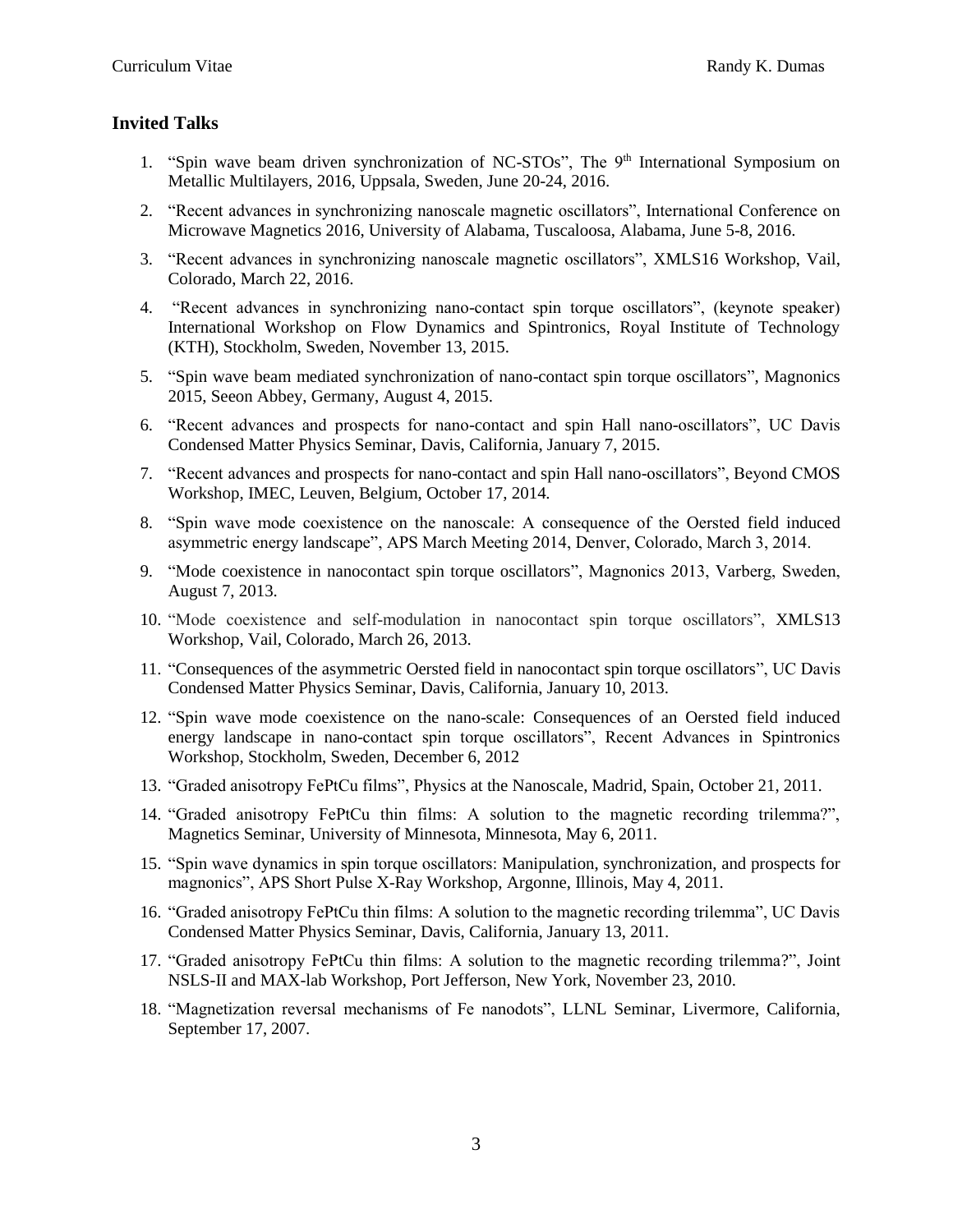## **Journal Publications**

- 1. M.I. Montero, R.K. Dumas, G. Liu, M. Viret, O.M. Stoll, W.A.A. Macedo, and Ivan K. Schuller, "Magnetoresistance of mechanically stable Co nanoconstrictions", *Physical Review B* **70**, 184418 (2004); also included in *Virtual Journal of Nanoscale Science & Technology*, **10** (22) (2004).
- 2. J. Y. Kim, F. E. Osterloh, H. Hiramatsu, R. K. Dumas, and Kai Liu, "Synthesis and real-time magnetic manipulation of a biaxial superparamagnetic colloid", *Journal of Physical Chemistry B*, **109**, 11151 (2005).
- 3. S. M. Gravano, R. K. Dumas, K. Liu, and Timothy E. Patten, "Methods for the surface functionalization of  $\gamma$ -Fe<sub>2</sub>O<sub>3</sub> nanoparticles with initiators for atom transfer radical polymerization and formation of coreshell inorganic-polymer structures", *Journal of Polymer Science A*, **43**, 3675 (2005).
- 4. F. E. Osterloh, H. Hiramatsu, R. K. Dumas, and Kai Liu, "Fe<sub>3</sub>O<sub>4</sub>-LiMo<sub>3</sub>Se<sub>3</sub> nanoparticle clusters as superparamagnetic nanocompasses", *Langmuir*, **21**, 9709 (2005).
- 5. D. Dosev, M. Nichkova, R.K. Dumas, S.J. Gee, B.D. Hammock, K. Liu, and Ian M. Kennedy, "Magnetic/luminescent core/shell particles synthesized by spray pyrolysis and their application in immunoassays with internal standard", *Nanotechnology*, **18**, 055102 (2007).
- 6. R. K. Dumas, C. -P. Li, I. V. Roshchin, I. K. Schuller, and Kai Liu, "Magnetic fingerprints of sub-100 nm Fe dots", *Physical Review B*, **75**, 134405 (2007); also included in *Virtual Journal of Nanoscale Science & Technology*, **15** (15) (2007).
- 7. R.K. Dumas, C.-P. Li, I.V. Roshchin, I.K. Schuller, and Kai Liu, "Temperature induced single domain – vortex state transition in sub-100nm Fe nanodots", *Applied Physics Letters*, **91**, 202501 (2007).
- 8. M. Winklhofer, R.K. Dumas, and Kai Liu, "Identifying reversible and irreversible magnetization changes in prototype patterned media using first- and second-order reversal curves", *Journal of Applied Physics,* **103**, 07C518 (2008).
- 9. C. Du, J. Yun, R. K. Dumas, X. Yuan, K. Liu, N. D. Browning, and Ning Pan, "Threedimensionally Intercrossing Mn3O<sup>4</sup> Nanowires", *Acta Materialia*, **56**, 3516 (2008).
- 10. Jared Wong, Peter Greene, Randy K. Dumas, Kai Liu, "Probing magnetic configurations in buried Cobalt/Copper multilayered nanowires", *Applied Physics Letters*, **94**, 032504 (2009).
- 11. M.T Rahman, R.K. Dumas, N. Eibagi, N. Shams, Y.-C. Wu, K. Liu, and Chih-Huang Lai, "Controlling magnetization reversal by engineering the geometry of nanostructures with perpendicular anisotropy", *Applied Physics Letters,* **94**, 042507 (2009).
- 12. Z. Ma, D. Dosev, M. Nichkova, R.K. Dumas, S.J. Gee, B.D. Hammock, K. Liu, and Ian M. Kennedy, "Synthesis and characterization of multifunctional silica core-shell nanocomposites with magnetic and fluorescent functionalities", *Journal of Magnetism and Magnetic Materials*, **321**, 1368 (2009).
- 13. R.K. Dumas, T. Gredig, C.-P. Li, I.K. Schuller, and Kai Liu, "Angular dependence of vortex annihilation fields in asymmetric Co dots", *Physical* Review *B*, **80**, 014416 (2009).
- 14. D. Perez de Lara, F.J. Castaño, B.G. Ng, R.K. Dumas, E.M. Gonzalez, K. Liu, C.A. Ross, I. K. Schuller, and Jose L. Vicent, "Rocking ratchet induced by pure magnetic potentials with broken reflection symmetry", *Physical Review B*, **80**, 224510 (2009).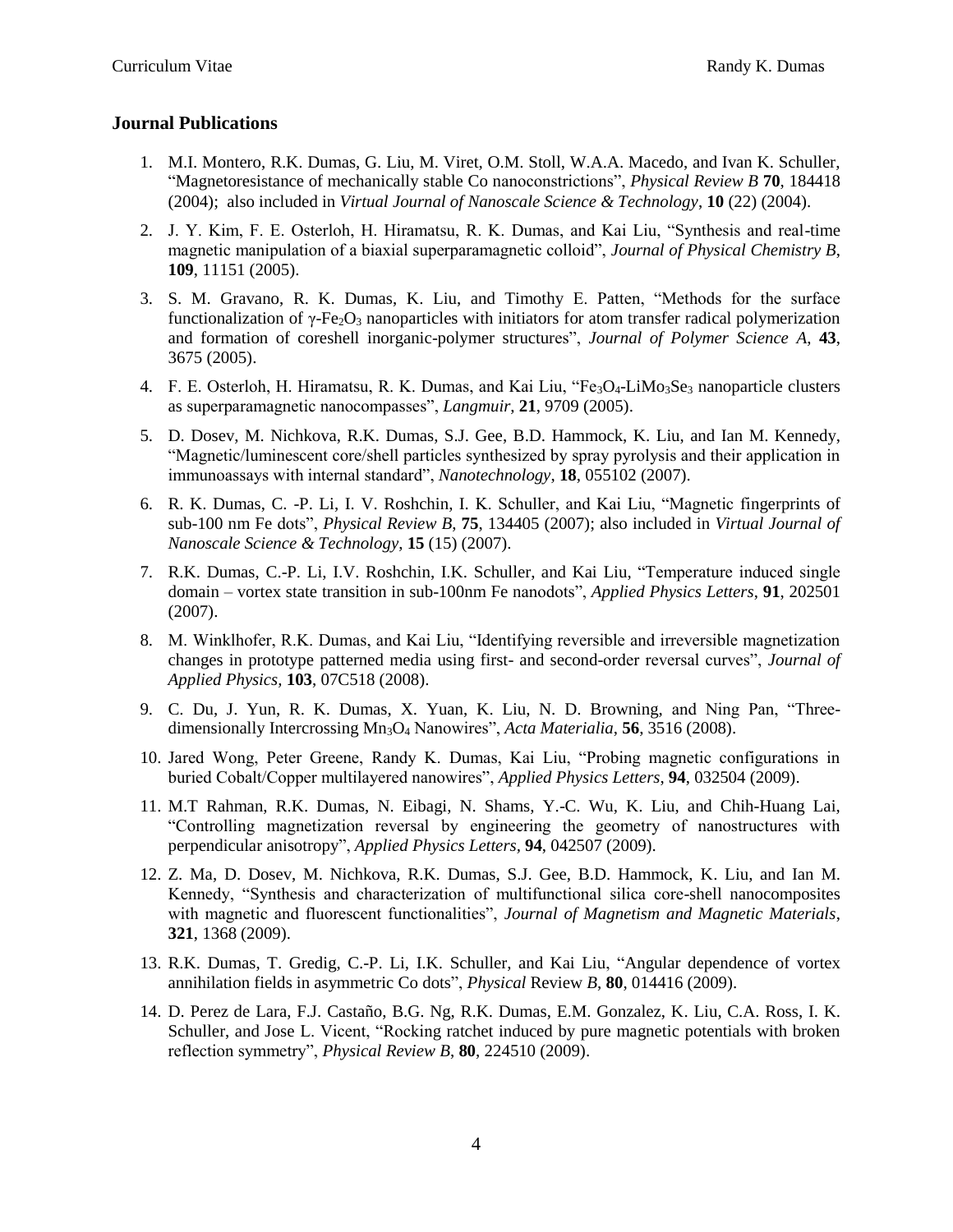- 15. C.L. Zha, R.K. Dumas, J. Persson, S.M. Mohseni, J. Nogués, and Johan Åkerman, "Pseudo spin valves using a (112)-textured D0<sup>22</sup> Mn2.3-2.4Ga fixed layer", *IEEE Magnetics Letters*, **1**, 2500104 (2010).
- 16. B. J. McMorran, A. C. Cochran, R. K. Dumas, K. Liu, P. Morrow, D. T. Pierce, and J. Unguris, "Measuring the effects of low energy ion milling on the magnetization of Co/Pd multilayers using SEMPA", *Journal of Applied Physics*, **107**, 09D305 (2010).
- 17. J. W. Liao, R. K. Dumas, H. C. Hou, Y. C. Huang, W. C. Tsai, L. W. Wang, D. S. Wang, M. S. Lin, Y. C. Wu, R. Z. Chen, J. L. Lee, J. W. Lau, K. Liu, and Chih-Huang Lai, "Simultaneous enhancement of anisotropy and grain segregation in CoPtCr-SiO<sub>2</sub> perpendicular recording media by a MnRu intermediate layer", *Physical Review B*, **82**, 014423 (2010).
- 18. Z.Y. Wang, T. Lin, P. Wei, X.F. Liu, R.K. Dumas, K. Liu, and Jing Shi, "Tuning carrier type and density in Bi2Se<sup>3</sup> by Ca-doping", *Applied Physics Letters*, **97**, 042112 (2010).
- 19. C.L. Zha, R.K. Dumas, Y.Y. Fang, V. Bonanni, J. Nogués, and Johan Åkerman, "Continuously graded anisotropy in single (Fe<sub>53</sub>Pt<sub>47)100-x</sub>Cu<sub>x</sub> films", *Applied Physics Letters*, **97**, 182504 (2010).
- 20. V. Bonanni, Y.Y Fang, R.K Dumas, C.L. Zha, S. Bonetti, J.Nogués, and Johan Åkerman, "First order reversal curve analysis of graded anisotropy FePtCu films", *Applied Physics Letters*, **97**, 202501 (2010).
- 21. R.K. Dumas, D. Gilbert, N. Eibagi, and Kai Liu, "Chirality control via double vortices in asymmetric Co dots", *Physical Review B (Rapid Communications)*, **83**, 060415 (2011).
- 22. X.M. Kou, X. Fan, R.K. Dumas, Q. Lu, Y.P. Zhang, H. Zhu, X.K. Zhang, K. Liu, and John Q. Xiao, "Memory effect in magnetic nanowire arrays", *Advanced Materials*, **23**, 1393 (2011).
- 23. Y.Y. Fang, R.K. Dumas, C.L. Zha, and Johan Åkerman, "An in-situ anneal study of graded anisotropy FePtCu films", *IEEE Magnetics Letters*, **2**, 5500104 (2011).
- 24. J.E. Davies, P. Morrow, C.L. Dennis, J.W. Lau, B. McMorran, A. Cochran, J. Unguris, R.K. Dumas, P. Greene, and Kai Liu, "Reversal of patterned Co/Pd multilayers with graded magnetic anisotropy" *Journal of Applied Physics*, **109**, 07B909 (2011).
- 25. T.N. Anh Nguyen, Y.Y. Fang, M. Mohseni, R.K. Dumas, and Johan Åkerman, "[Co/Pd]-NiFe exchange springs with tunable top layer magnetization tilt angle", *Applied Physics Letters*, **98**, 172502 (2011).
- 26. R.K. Dumas, C.L. Zha, Y.Y. Fang, V. Bonanni, J.W. Lau, J. Nogués, and Johan Åkerman, "Graded anisotropy FePtCu films", *IEEE Transactions on Magnetics*, **47**, 1580 (2011).
- 27. R.K. Dumas, Y.Y. Fang, B.J. Kirby, C.L. Zha, V. Bonanni, J. Nogués, and Johan Åkerman, "Probing vertically graded anisotropy in FePtCu films", *Physical Review B*, **84**, 054434 (2011).
- 28. C.L. Zha, R.K. Dumas, J.W. Lau, S.M. Mohseni, S.R. Sani, I.V. Golosovsky, Å.F. Monsen, J. Nogués, and Johan Åkerman, "Nanostructured MnGa films on Si/SiO<sup>2</sup> with 20.5 kOe room temperature coercivity", *Journal of Applied Physics*, **110**, 093902 (2011).
- 29. D. Perez de Lara, F.J. Castaño, B.G. Ng, H.S. Körner, R.K. Dumas, E.M. Gonzalez, K. Liu, C.A. Ross, I. K. Schuller, and Jose L. Vicent, "Magnetic pinning of flux lattice in superconductingnanomagnet hybrids", *Applied Physics Letters*, **99**, 182509 (2011).
- 30. S.M. Mohseni, R.K. Dumas, Y. Fang, J.W. Lau, S.R. Sani, J. Persson, and Johan Åkerman, "Temperature-dependent interlayer coupling in Ni/Co perpendicular pseudo-spin-valve structures", *Physical Review B,* **84**, 174432 (2011).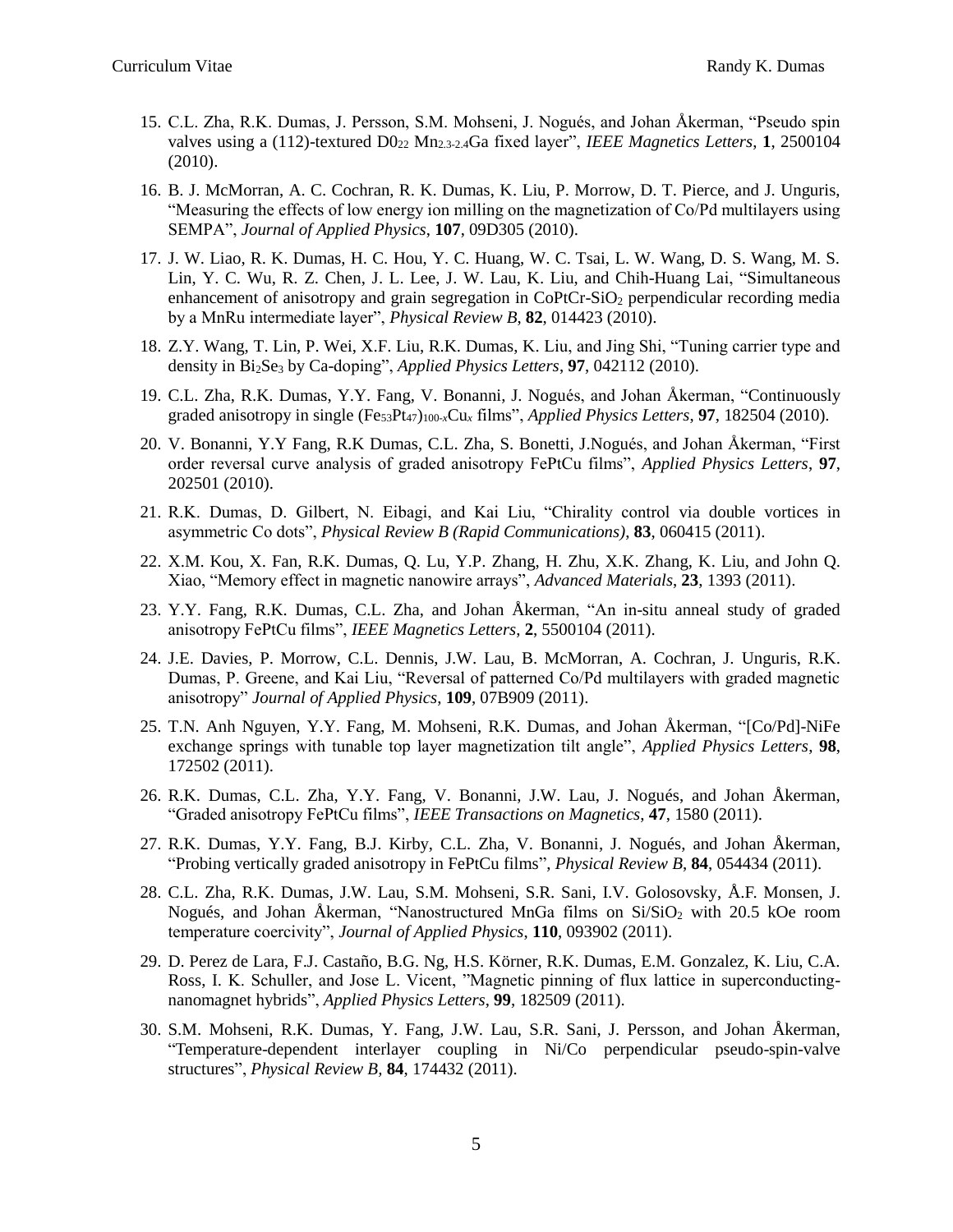- 31. Alberto López-Ortega, Marta Estrader, German Salazar-Alvarez, Sònia Estradé, Igor V. Golosovsky, Randy K. Dumas, David J. Keavney, Marianna Vasilakaki, Kalliopi N. Trohidou, Jordi Sort, Francesca Peiró, Santiago Suriñach, Maria Dolors Baró, and Josep Nogués, "Strongly exchange coupled inverse ferromagnetic soft|hard,  $Mn_xFe_{3-x}O_4/Fe_xMn_{3-x}O_4$ , core|shell heterostructured nanoparticles", *Nanoscale*, **4**, 5138 (2012).
- 32. T.N. Anh Nguyen, N. Benatmane, V. Fallahi, Y. Fang, S.M. Mohseni, R.K. Dumas, and Johan Åkerman, "[Co/Pd]<sub>4</sub>-Co-Pd-NiFe spring magnets with highly tunable and uniform magnetization tilt angles", *Journal of Magnetism and Magnetic Materials*, **324**, 3929 (2012).
- 33. R.K. Dumas, C.P. Li, I.V. Roshchin, I.K. Schuller, and Kai Liu, "Deconvoluting reversal modes in exchange-biased nanodots", *Physical Review B*, **86**, 144410 (2012).
- 34. B.J. Kirby, M.T. Rahman, R.K. Dumas, J.E. Davies, C.H. Lai, and Kai Liu, "Depth-resolved magnetization reversal in nanoporous perpendicular anisotropy multilayers", *Journal of Applied Physics*, **113**, 033909 (2013).
- 35. S. Chung, S.M. Mohseni, V. Fallahi, T.N. Anh Nguyen, N. Benatmane, R.K. Dumas, and Johan Åkerman, "Tunable spin configuration in [Co/Ni]-NiFe spring magnets" *Journal of Physics D: Applied Physics*, **46**, 125004 (2013).
- 36. S.M. Mohseni, S.R. Sani, J. Persson, T.N. Anh Nguyen, S. Chung, Ye. Pogoryelov, P.K. Muduli, E. Iacocca, A. Eklund, R.K. Dumas, S. Bonetti, A. Deac, M. A. Hoefer, and Johan Åkerman, "Spin torque-generated magnetic droplet solitons", *Science*, **339**, 1295 (2013).
- 37. Y.Y. Fang, R.K. Dumas, T.N. Anh Nguyen, S. M. Mohseni, S. Chung, C.W. Miller, and Johan Åkerman, "A non-volatile spintronic memory element with a continuum of resistance states", *Advanced Functional Materials*, **23**, 1919 (2013).
- 38. S. Tacchi, T.N. Anh Nguyen, G. Carlotti, G. Gubbiotti, M. Madami, R.K. Dumas, J.W. Lau, Johan Åkerman, A. Rettori, and M. G. Pini, "Spin wave excitations in exchange-coupled [Co/Pd]- NiFe films with tunable tilting of the magnetization", *Physical Review B*, **87**, 144426 (2013).
- 39. R.K. Dumas, E. Iacocca, S. Bonetti, S.R. Sani, S.M. Mohseni, J. Persson, and Johan Åkerman, "Spin wave mode coexistence on the nano-scale: A consequence of an Oersted field induced asymmetric energy landscape", *Physical Review Letters*, **110**, 257202 (2013).
- 40. J.E. Davies, D.A. Gilbert, S.M. Mohseni, R.K. Dumas, J. Åkerman, and Kai Liu, "Reversal mode instability in perpendicular [Co/Pd]/Cu/[Co/Ni] pseudo-spin-valves", *Applied Physics Letters*, **103**, 022409 (2013).
- 41. M. Ranjbar, R. Sbiaa, R.K. Dumas, J. Åkerman, and S.N. Piramanayagam, "Spin reorientation via antiferromagnetic coupling", *Journal of Applied Physics,* **115**, 17C103 (2014)*.*
- 42. E. Iacocca, R.K. Dumas, L. Bookman, S.M. Mohseni, S. Chung, M.A. Hoefer, Johan Åkerman, "Confined dissipative droplet solitons in spin-valve nanowire with perpendicular magnetic anisotropy", *Physical Review Letters,* **112**, 047201 (2014).
- 43. S.M. Mohseni, S.R. Sani, R.K. Dumas, J. Persson, T.N. Anh Nguyen, S. Chung, Ye. Pogoryelov, P.K. Muduli, E. Iacocca, A. Eklund, and Johan Åkerman, "Magnetic droplet solitons in orthogonal nano-contact spin torque oscillators"*, Physica B*, **435**, 84 (2014)*.*
- 44. Y. Wei, S. Jana, R. Brucas, Ye. Pogoryelov, M. Ranjbar, R. K. Dumas, P. Warnicke, J. Åkerman, D.A. Arena, O. Karis, and P. Svedlindh, "Magnetic coupling in asymmeteric FeCoV/Ru/NiFe trilayers", *Journal of Applied Physics,* **115**, 17D129 (2014)*.*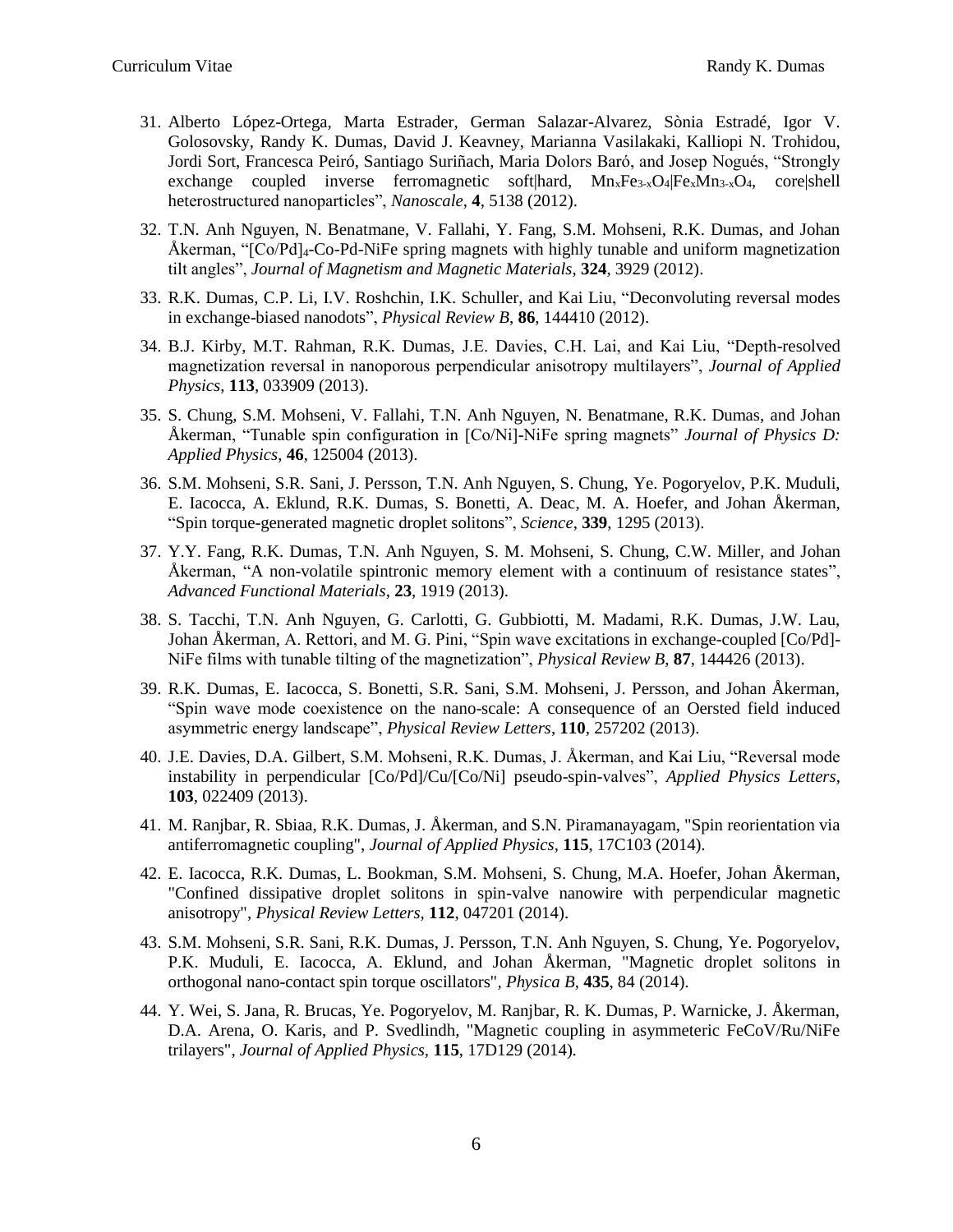- 45. D.A. Gilbert, G.T. Zimanyi, R.K. Dumas, M. Winklhofer, A. Gomez, N. Eibagi, J.L. Vicent, and Kai Liu, "Quantitative decoding of Interactions in tunable nanomagnet arrays using first order reversal curves", *Scientific Reports*, **4**, 4204 (2014)*.*
- 46. S. Chung, S.M. Mohseni, S.R. Sani, E. Iacocca, R.K. Dumas, T.N. Anh Nguyen, Ye. Pogoryelov, P.K. Muduli, A. Eklund, M. Hoefer, and J. Åkerman, "Spin transfer torque generated magnetic droplet solitons", *Journal of Applied Physics,* **115**, 172612 (2014)*.*
- 47. T.N. Anh Nguyen, V. Fallahi, Q. Tuan Le, S. Chung, S.M. Mohseni, R.K. Dumas, C. W. Miller, and Johan Åkerman, "Investigation of the tunability of spin configuration inside exchange coupled springs of hard/soft magnets", *IEEE Transactions on Magnetics*, **50**, 2004906 (2014).
- 48. R.K. Dumas, S.R. Sani, S.M. Mohseni, E. Iacocca, Ye. Pogoryelov, P.K. Muduli, S. Chung, P. Dürrenfeld, and Johan Åkerman, "Recent advances in nano-contact spin torque oscillators", *IEEE Transactions on Magnetics*, **50**, 4100107 (2014).
- 49. R.K. Dumas, P.K. Greene, D.A. Gilbert, L. Ye, C. Zha, J. Åkerman, and Kai Liu, "Accessing different spin-disordered states using first-order reversal curves", *Physical Review B*, **90**, 104410 (2014).
- 50. R.K. Dumas and J. Åkerman, "Spintronics: Channelling spin waves", *Nature Nanotechnology*, **9**, 503 (2014).
- 51. T.N. Anh Nguyen, R. Knut, V. Fallahi, S. Chung, Q. Tuan Le, S.M. Mohseni, O. Karis, S. Peredkov, R.K. Dumas, C. W. Miller, and J. Åkerman, "Depth-dependent magnetization profiles of hybrid exchange springs", *Physical Review Applied*, **2**, 044014 (2014).
- 52. A. Houshang, M. Fazlali, S.R. Sani, P. Dürrenfeld, E. Iacocca, J. Åkerman, and R.K. Dumas, "Effect of excitation fatigue on the synchronization of multiple nanocontact spin torque oscillators", *IEEE Magnetics Letters*, **5**, 300404 (2014).
- 53. M. Ranjbar, P. Dürrenfeld, M. Haidar, E. Iacocca, M. Balinsky, T.Q. Le, M. Fazlali, A. Houshang, A. Awad, R.K. Dumas, and J. Åkerman, "CoFeB based spin Hall nano-oscillators", *IEEE Magnetics Letters,* **5**, 300504 (2014).
- 54. S. Tacchi, T.N. Anh Nguyen, G. Gubbiotti, M. Madami, G. Carlotti, M.G. Pini, A. Rettori, V. Fallahi, R.K. Dumas, and J. Åkerman, "[Co/Pd]-CoFeB exchange springs with tunable gap of spin wave excitations", *Journal of Physics D: Applied Physics*, **47**, 495004 (2014).
- 55. K. Lodewijks, N. Maccaferri, T. Pakizeh, R.K. Dumas, I. Zubritskaya, J. Åkerman, P. Vavassori, and A. Dmitriev, "Magnetoplasmonic design rules for active magneto-optics", *Nano Letters*, **14**, 7207 (2014).
- 56. Y. Wei, S. Akansei, T. Thesleff, I. Harward, R. Brucas, M. Ranjbar, S. Jana, P. Lansåker, Y. Pogoryelov, R.K. Dumas, K. Leifer, O. Karis, J. Åkerman, Z. Celinski, and P. Svedlindh, "Exponentially decaying magnetic coupling in sputtered thin film FeNi/Cu/FeCo trilayers", *Applied Physics Letters* **106**, 042405 (2015).
- 57. E. Iacocca, P. Dürrenfeld, Olle Heinonen, J. Åkerman, and R.K. Dumas, "Mode coupling mechanisms in nano-contact spin torque oscillators", *Physical Review B*, **91**, 104405 (2015).
- 58. M. Haidar, M. Ranjbar, M. Balinsky, R.K. Dumas, S. Khartsev, and J. Åkerman, "Thickness and temperature dependent magnetodynamic properties of YIG thin films" *Journal of Applied Physics*, **117**, 17D119 (2015).
- 59. C. Morrison, J.J. Miles, T.N. Anh Nguyen, Y. Fang, R.K. Dumas, J. Åkerman, and T. Thomson, "Exchange coupling in hybrid anisotropy magnetic multilayers quantified by vector magnetometry", *Journal of Applied Physics*, **117**, 17B526 (2015).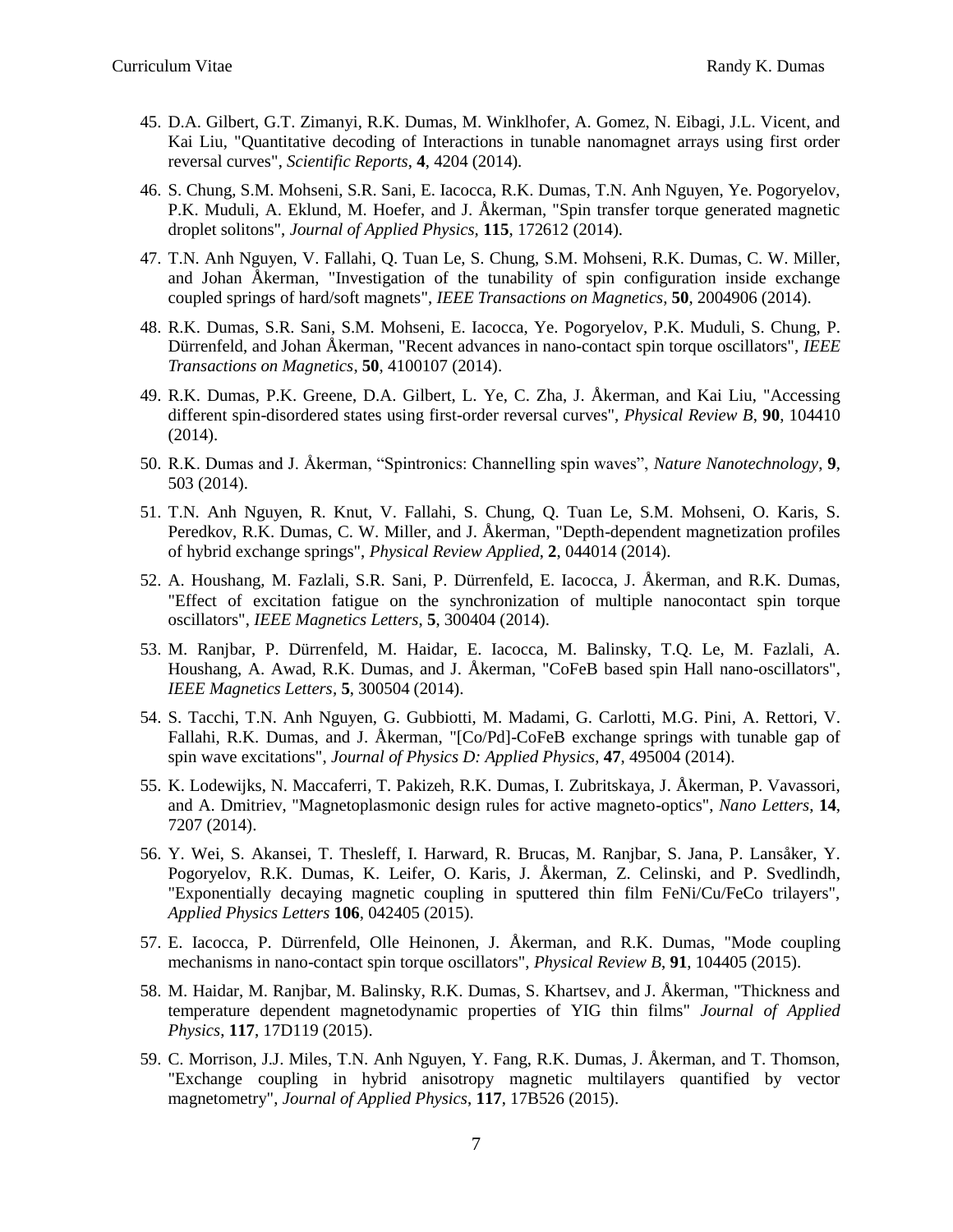- 60. I. Zubritskaya, K. Lodewijks, N. Maccaferri, A. Mekonnen, R.K. Dumas, J. Åkerman, P. Vavassori, and A. Dmitriev, "Active magnetoplasmonic ruler", *Nano Letters* **15**, 3205 (2015).
- 61. M Madami, E. Iacocca, S. Sani, G. Gubbiotti, S. Tacchi, R.K. Dumas, J. Åkerman, and G. Carlotti, "Propagating spin waves excited by spin-transfer torque: A combined electrical and optical study", *Physical Review B*, **92**, 024403 (2015).
- 62. Y. Yin, F. Pan, M. Ahlberg, M. Ranjbar, P. Dürrenfeld, A. Houshang, M. Haidar, L. Bergqvist, Y. Zhai, R.K. Dumas, A. Delin, and J. Åkerman, "Tunable permalloy-based films for magnonic devices", *Physical Review B* **92**, 024427 (2015).
- 63. Y. Wei, P. Svedlindh, M. Kostylev, M. Ranjbar, R.K. Dumas, and J Åkerman, "Measuring acoustic mode resonance alone at multiple unsaturated states as a sensitive technique to extract the antiferromagnetic coupling strength", *Physical Review B* **92**, 064418 (2015).
- 64. Y. Zhou, E. Iacocca, A. Awad, R.K. Dumas, F.C. Zhang, and J. Åkerman, "Dynamical magnetic skyrmions", *Nature Communications* **6**, 8193 (2015).
- 65. M. Balinsky, M. Ranjbar, M. Haidar, P. Dürrenfeld, S. Khartsev, A. Slavin, J. Åkerman, and R.K. Dumas, "Spin pumping and the inverse spin Hall effect via magnetostatic surface spin wave modes in YIG/Pt bilayers", *IEEE Magnetics Letters* **6**, 3000604 (2015).
- 66. M. Hanson, R. Bručas, T. Antosiewicz, R.K. Dumas, B. Hjörvarsson, V. Flovik, and E. Wahlström, "Arrays of elliptical Fe(001) nanoparticles: magnetization reversal, dipolar interactions, and effects of finite array sizes", *Physical Review B*, **92**, 094436 (2015).
- 67. R. Sharma, P. Dürrenfeld, M. Ranjbar, R.K. Dumas, J. Åkerman, and P.K. Muduli, "Modulation rate study in spin torque oscillator based wireless communication systems", *IEEE Transactions on Magnetics* **51**, 1401304 (2015).
- 68. P. Dürrenfeld, F. Gerhard, J. Chico, R.K. Dumas, M. Ranjbar, A. Bergman, L. Bergqvist, A. Delin, C. Gould, L.W. Molenkamp, and J. Åkerman, "Tunable damping, saturation magnetization, and exchange stiffness of half-Heusler NiMnSb thin films", *Physical Review B* **92**, 214424 (2015).
- 69. A. Houshang, E. Iacocca, P. Dürrenfeld, S.R. Sani, J. Åkerman, and R.K. Dumas, "Spin wave beam mediated synchronization of nano-contact spin torque oscillators", *Nature Nanotechnology*, **11**, 280 (2016).
- 70. D.A. Gilbert, J. Olamit, R.K. Dumas, B.J. Kirby, A. Grutter, B.B. Maranville, E. Arenholz, J. A. Borchers, and K. Liu, "Tunable positive exchange bias via redox-driven oxygen migration", *Nature Communications* **7**, 11050 (2016).
- 71. S. Chung, A. Eklund, E. Iacocca, S.M. Mohseni, S.R. Sani, L. Bookman, M.A. Hoefer, R.K. Dumas, and J. Åkerman, "Magnetic droplet nucleation in orthogonal nano-contact spin-torque oscillators", *Nature Communications*, **7**, 11209 (2016)*.*
- 72. M. Fazlali, M. Dvornik, E. Iacocca, P. Dürrenfeld, M. Haidar, J. Åkerman, and R.K. Dumas, "Homodyne detected ferromagnetic resonance of in-plane magnetized nano-contacts: composite spin wave resonances and their excitation mechanism", *Physical Review B*, **93**, 134427 (2016).
- 73. T. Chen, R.K. Dumas, A. Eklund, P.K. Muduli, A. Houshang, A.A. Awad, P. Dürrenfeld, G. Malm, A. Rusu, J. Åkerman, "Spin-torque and spin-Hall nano-oscillators", *Proceedings of the IEEE*, in press.
- 74. A.A. Awad, P. Dürrenfeld, A. Houshang, R.K. Dumas, and J. Åkerman, "Long range mutual synchronization of spin Hall nano-oscillators", *Nature Materials*, under review.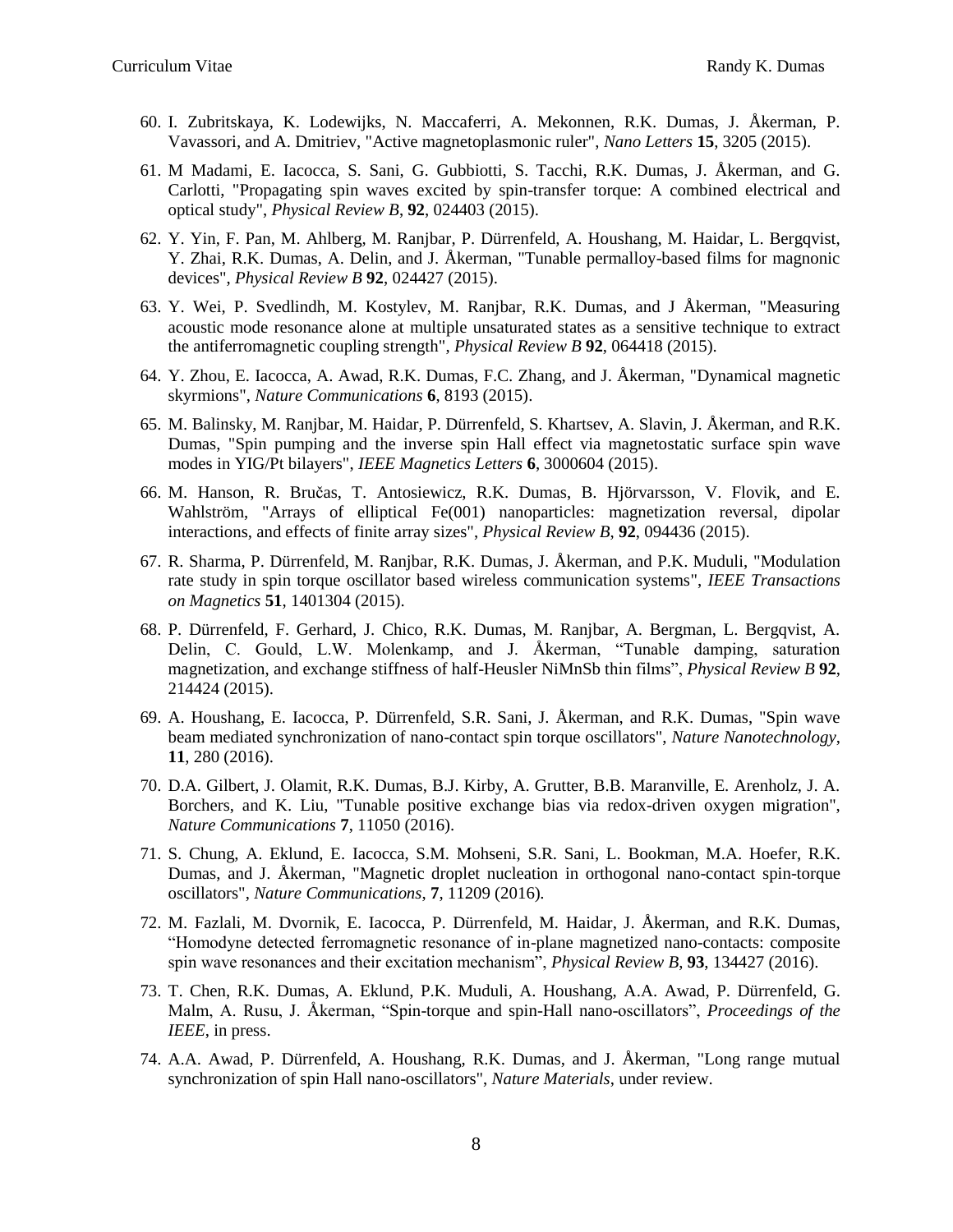## **Conference Proceedings and Other Publications**

- 1. D. Dosev, M. Nichkova, R. K. Dumas, K. Liu, and Ian M. Kennedy, "Spray pyrolysis synthesis of particles possessing magnetic and luminescent properties. Application of magnetic/luminescent particles in immunoassays", *AIChE Annual Meeting, Conference Proceedings*, p. 11352 (2005).
- 2. D. Dosev, M. Nichkova, R. K. Dumas, K. Liu, and Ian M. Kennedy, "Spray pyrolysis synthesis of particles possessing magnetic and luminescent properties. Application of magnetic/luminescent particles in immunoassays", in *BioMEMS and Nanotechnology II*, Dan V. Nicolau, Editor, *Proceedings of SPIE* Vol. **6036**, 60360T (2006).
- 3. C. Du, J. Yun, R.K. Dumas, X. Yuan, K. Liu, N.D. Browning, and Ning Pan, "Synthesis of threedimensional  $Mn_3O_4$  Nanowires", 2007 NSTI Nanotechnology Conference and Trade Show – *NSTI Nanotech 2007, Technical Proceeding* **1**, 414 (2007).
- 4. J. Wong, P. Greene, R.K. Dumas, and Kai Liu, "Single domain to vortex state transition in multilayered cobalt/copper nanowires", invited, *Proceedings of SPIE*, **7036**, 703610 (2008).

## **Conference Presentations**

- 1. "Spin wave beam mediated driven synchronization of NC-STOs", A. Houshang, E. Iacocca, P. Dürrenfeld, S.R. Sani, J. Åkerman, and R.K. Dumas, 2016 MRS Spring Meeting, Phoenix, Arizona, March 31, 2016.
- 2. "Toggling synchronization in nano-contact spin torque oscillators with spin wave beams", A. Houshang, E. Iacocca, P. Dürrenfeld, S.R. Sani, J. Åkerman, and R.K. Dumas, 2016 APS March Meeting, Baltimore, Maryland, March 16, 2016.
- 3. "Self-modulation in nanocontact spin torque oscillators", R.K. Dumas, E. Iacocca, S.R. Sani, S.M. Mohseni, O. Heinonen, and Johan Åkerman, 58<sup>th</sup> Annual Conference on Magnetism and Magnetic Materials, Denver, Colorado, November 7, 2013.
- 4. "Spin wave mode coexistence: A consequence of the Oersted field induced asymmetric energy landscape", R.K. Dumas, E. Iacocca, S. Bonetti, S.R. Sani, S.M. Mohseni, A. Eklund, J. Persson, O. Heinonen, and Johan Åkerman, 2013 APS March Meeting, Baltimore, Maryland, March 22, 2013.
- 5. "Consequences of the Oersted field induced asymmetric energy landscape in nanocontact spin torque oscillators", R.K. Dumas, E. Iacocca, S. Bonetti, S.R. Sani, S.M. Mohseni, A. Eklund, J. Persson, O. Heinonen, and Johan Åkerman, 12<sup>th</sup> Joint MMM-Intermag Conference, Chicago, Illinois, January 17, 2013.
- 6. "Self-modulation in nanocontact spin torque oscillators with in-plane anisotropy", R.K. Dumas, E. Iacocca, S. Bonetti, S.R. Sani, S.M. Mohseni, A. Eklund, J. Persson, O. Heinonen, and Johan Åkerman, IEEE International Magnetics Conference, Vancouver, Canada, May 11, 2012.
- 7. "Size dependent mode hopping rates in nano-contacct spin torque oscillators: A consequence of spatially asymmetric spin wave mode profiles", R.K. Dumas, S. Bonetti, S.R. Sani, S.M. Mohseni, A. Eklund, J. Persson, and Johan Åkerman, IEEE International Magnetics Conference, Vancouver, Canada, May 9, 2012.
- 8. "Inversion of the induced anisotropy gradient in FePtCu films", R.K. Dumas, B.J. Kirby, Y. Fang, C.L. Zha, V. Bonanni, J. Nogués, and Johan Åkerman, 56<sup>th</sup> Annual Conference on Magnetism and Magnetic Materials, Scottsdale, Arizona, November 1, 2011.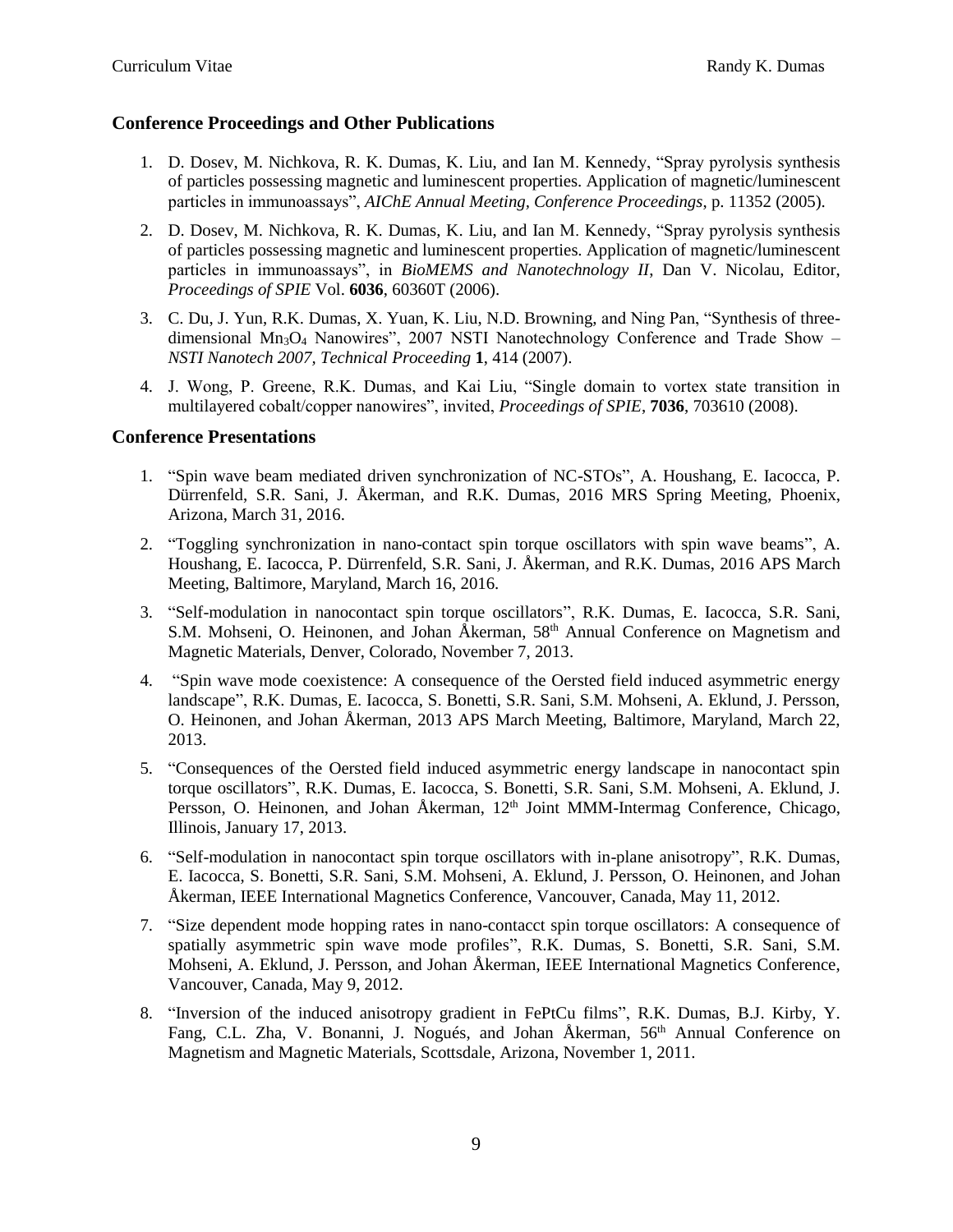- 9. "Inversion of the induced anisotropy gradient in FePtCu films", R.K. Dumas, B.J. Kirby, Y. Fang, C.L. Zha, V. Bonanni, J. Nogués, and Johan Åkerman, 6<sup>th</sup> Nordic Magnetic Conference, Pori, Finland, October 4, 2011.
- 10. "Reversal mechanisms of graded anisotropy FePtCu films", R.K. Dumas, Y. Fang, C.L. Zha, V. Bonanni, J. Nogués, and Johan Åkerman, IEEE International Magnetics Conference, Taipei, Taiwan, April 27, 2011.
- 11. "Fingerprinting magnetization reversal in graded anisotropy FePtCu films", R.K. Dumas, C.L. Zha, Y.Y. Fang, V. Bonanni, J. Nogués, and Johan Åkerman,  $55<sup>th</sup>$  Annual Conference on Magnetism and Magnetic Materials, Atlanta, Georgia, November 15, 2010.
- 12. "Graded anisotropy FePtCu films", R.K. Dumas, C.L. Zha, Y.Y. Fang, V. Bonanni, J. Nogués, and Johan Åkerman, IEEE  $7<sup>th</sup>$  International Symposium on Metallic Multilayers, Berkeley, California, September 21, 2010.
- 13. "Chirality control and vortex manipulation in asymmetric Co dots", R.K. Dumas, D. Gilbert, N. Eibagi, and Kai Liu, 11<sup>th</sup> Joint MMM-Intermag Conference, Washington D.C., January 20, 2010.
- 14. "First order reversal curve analysis of magnetization and magnetoresistance of Co/Cu multilayered thin films", R.K. Dumas, P. Greene, and Kai Liu, IEEE International Magnetics Conference, Sacramento, California, May 8, 2009.
- 15. "Probing magnetic configurations in Co/Cu multilayered nanowires", R.K. Dumas, J. Wong, P. Greene, and Kai Liu, IEEE International Magnetics Conference, Sacramento, California, May 7, 2009.
- 16. "Angular dependence of vortex annihilation fields in asymmetric Co nanodots", R.K. Dumas, T. Gredig, C.-P. Li, I.K. Schuller, and Kai Liu,  $53<sup>rd</sup>$  Conference on Magnetism and Magnetic Materials, Austin, Texas, November 13, 2008.
- 17. "Reversal mechanisms of exchange biased Co/IrMn elliptical dots", R.K. Dumas, F.J. Castaño, B. Ng, C.A. Ross, and Kai Liu, 53rd Conference on Magnetism and Magnetic Materials, Austin, Texas, November 12, 2008.
- 18. "Angular dependence of vortex annihilation field in asymmetric Co nanodots", R.K. Dumas, T. Gredig, C.-P. Li, I.K. Schuller, and Kai Liu, 2008 APS March Meeting, New Orleans, Louisiana, March 10, 2008.
- 19. "Magnetization reversal mechanisms of Fe/FeF<sup>2</sup> nanodots", R.K. Dumas, I. V. Roshchin, C.-P. Li, I.K. Schuller, and Kai Liu, 52<sup>nd</sup> Conference on Magnetism and Magnetic Materials, Tampa, Florida, November 7, 2007. *Winner of U.C. Davis Graduate Student Travel Award.*
- 20. "Single domain and vortex state phase fractions in sub-100nm Fe nanodots", R.K. Dumas, I. V. Roshchin, C.-P. Li, I.K. Schuller, and Kai Liu, 2006 American Vacuum Society  $53<sup>rd</sup>$  International Symposium & Exhibition, San Francisco, California, November 14, 2006. *Winner of 1st Place Leo M. Falicov Award for Best Experimental Research and Presentation.*
- 21. "Single domain to vortex state transition in sub-100nm Fe nanodots", (poster), R.K. Dumas, I. V. Roshchin, C.-P. Li, I.K. Schuller, and Kai Liu, Spin Currents Workshop, IBM Almaden Research Center, San Jose, California, March 17, 2006.
- 22. "Magnetization reversal in arrays of nanodots", R.K. Dumas, I. V. Roshchin, C.-P. Li, I.K. Schuller, and Kai Liu, 50<sup>th</sup> Conference on Magnetism and Magnetic Materials, San Jose, California, October 31, 2005.
- 23. "Magnetization reversal in arrays of nanodots", R.K. Dumas, I. V. Roshchin, C.-P. Li, I.K. Schuller, and K Liu, Fall 2005 Meeting of the California Section of the American Physical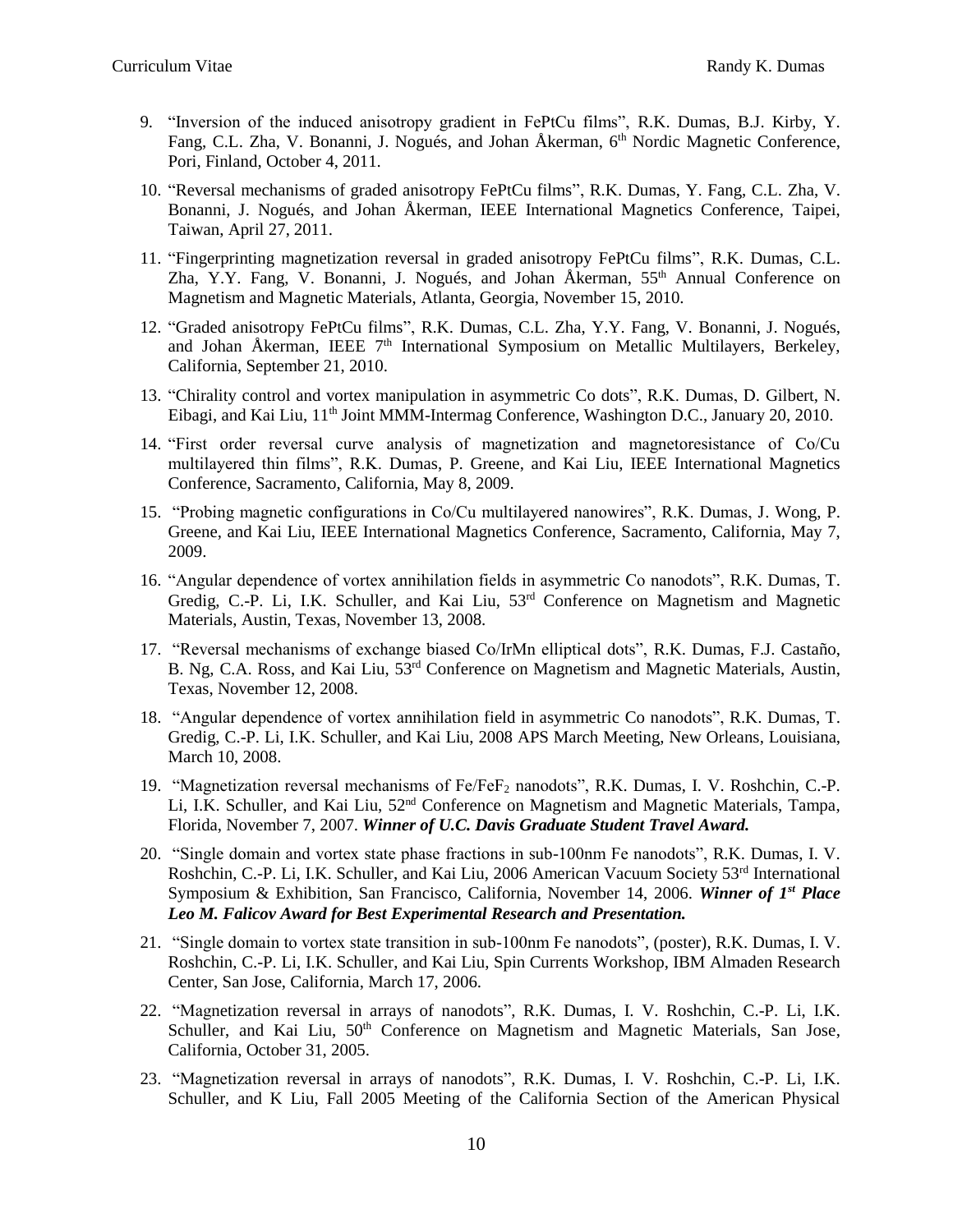Society, Sacramento, California, October 21, 2005. *Winner of 1<sup>st</sup> Place Margaret Burbidge Award for Best Experimental Research.*

- 24. "Magnetization reversal in arrays of nanodots", R.K. Dumas, I. V. Roshchin, C.-P. Li, I.K. Schuller, and Kai Liu, 2005 APS March Meeting, Los Angeles, California, March 21, 2005. *Winner of Katherine Fadley Pusateri Memorial Travel Award – UC Davis.*
- 25. "Transport properties of mechanically stable Co nanocontacts", R.K. Dumas, M.I. Montero, G. Liu, M. Viret, O.M. Stoll, W.A.A. Macedo, and Ivan K. Schuller, CAM 2003, Mérida, Mexico, October 24, 2003.
- 26. "Transport properties of mechanically stable Co nanocontacts", (poster), R.K. Dumas, M.I. Montero, O.M. Stoll, W.A.A. Macedo, and Ivan K. Schuller, Cal-(IT)2 Day@UCSD, La Jolla, California, September 24, 2003.
- 27. "Transport properties of mechanically stable Co nanocontacts", (poster), R.K. Dumas, M.I. Montero, O.M. Stoll, W.A.A. Macedo, and Ivan K. Schuller, Air force Office of Scientific Research (AFOSR) Annual Program Review, Santa Barbara, California, August 11, 2003.
- 28. "Magnetoresistance of ferromagnetic nanocontacts", R.K. Dumas, M.I. Montero, O.M. Stoll, W.A.A. Macedo, and Ivan K. Schuller, Southern California Conference on Undergraduate Research, Pasadena, California, November 23, 2002.
- 29. "Fabrication of nanocontacts and nanogaps on top of semiconducting substrates", R.K. Dumas, M.I. Montero, O.M. Stoll, W.A.A. Macedo, and Ivan K. Schuller, UC San Diego Summer Research Conference, La Jolla, California, August 15, 2002.
- 30. "Fabrication of nanocontacts and nanogaps on top of semiconducting substrates", R.K. Dumas, M.I. Montero, O.M. Stoll, W.A.A. Macedo, and Ivan K. Schuller, National Ronald E. McNair Research Conference, Pennsylvania State University, August 3, 2002.
- 31. "Fabrication of nanocontacts and nanogaps on top of semiconducting substrates", R.K. Dumas, M.I. Montero, O.M. Stoll, W.A.A. Macedo, and Ivan K. Schuller, UC San Diego Research Symposium for Science and Engineering, La Jolla, California, May 30, 2002.
- 32. "Fabrication of nanocontacts and nanogaps on top of semiconducting substrates", R.K. Dumas, M.I. Montero, O.M. Stoll, W.A.A. Macedo, and Ivan K. Schuller, 15<sup>th</sup> Annual UCSD Undergraduate Research Conference, La Jolla, California, May 18, 2002.